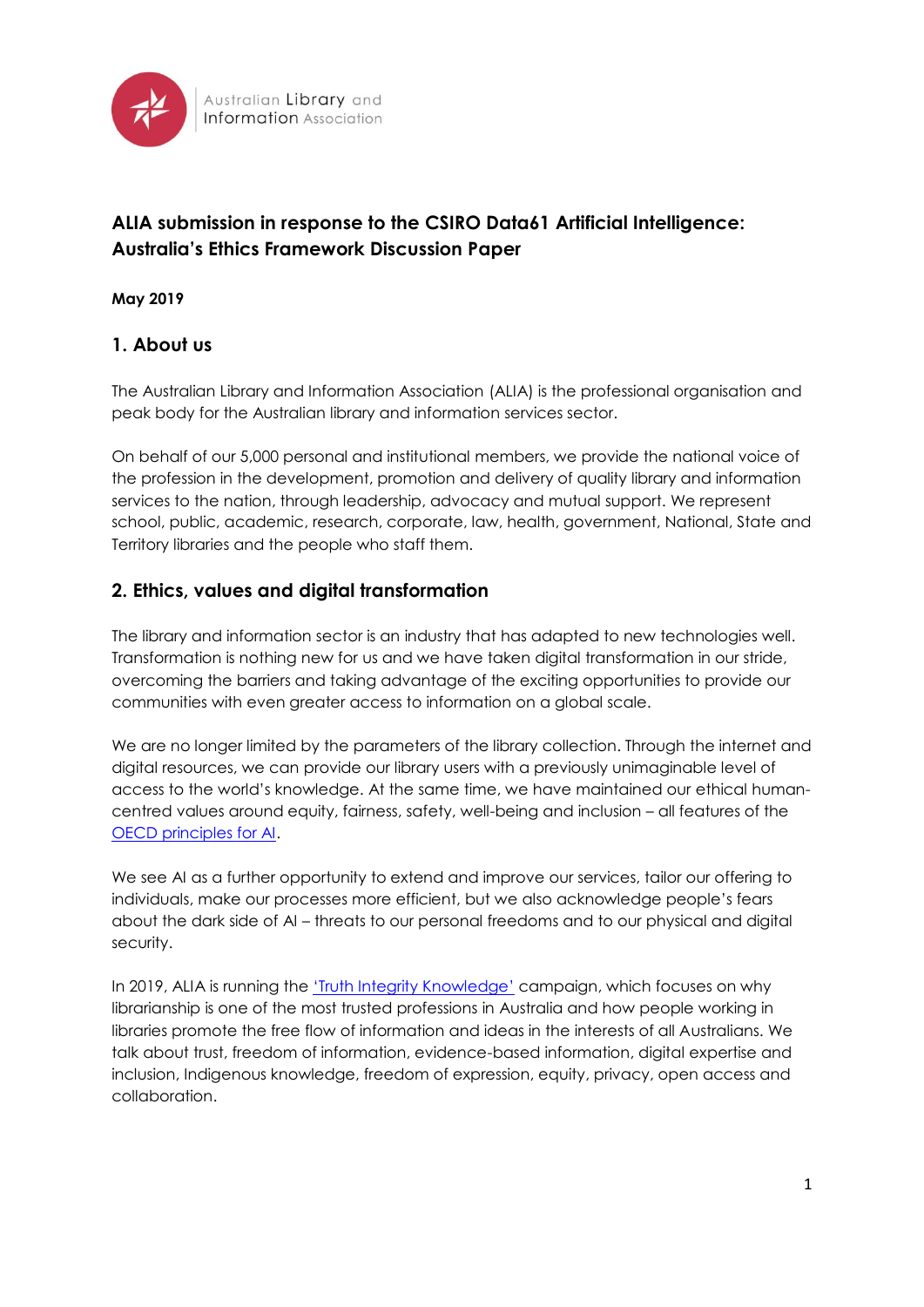Our values and practice, as trusted professionals, providers of information, with an acknowledged place in the fabric our society, make us well placed to comment on this discussion paper.

## **4. Questions for consideration**

### **Q1 Are the principles put forward in the discussion paper the right ones? Is anything missing?**

We support the core principles in the discussion paper and commend CSIRO Data 61 for their clarity. The authors have captured the essential high-level principles and expressed them in plain English, reducing complex concepts to a few simple sentences.

We suggest adding a further sentence to principle 3, regulatory and legal compliance. Not only should AI initiatives comply with all relevant government obligations, regulations and laws, but also, when constructing new regulations, legislators should take into account the potential impact of AI.

We also suggest adding a ninth principle covering independent oversight. Contestability and accountability require an independent third party to ensure a fair and just outcome.

**Q2-Q4** Yes.

### **Q5 What other tools or support mechanisms would you need to be able to implement principles for ethical AI?**

Library and information professionals will need training and ongoing learning to enable us to understand and apply principles for ethical AI in our business practices. We will need to be across best practice guidelines and industry standards, not only for the management of our libraries, but also for our work with data producers. In universities, library staff work closely with researchers and are often responsible for research repositories.

We will also need training and support in order to share this knowledge and understanding with our library users.

School, college and university libraries already provide students with information and digital literacy training. AI will be a further important element to include in these training sessions, helping students understand the implications of AI in society, engage in the ethics debate and have the critical thinking skills to question its appropriate use.

There are 1500 public libraries in metro, regional and remote communities around Australia. Our library users include people with lower levels of education, people who are not in the workforce, people whose first language is not English – groups who are at risk of having less access to information, fewer skills and less understanding of the issues. As trusted institutions and trusted professionals, with physical locations, public WiFi, PCs and community spaces, we offer a good partnership opportunity for government to inform and consult with the public about the use of AI.

**Q6-Q7** No.